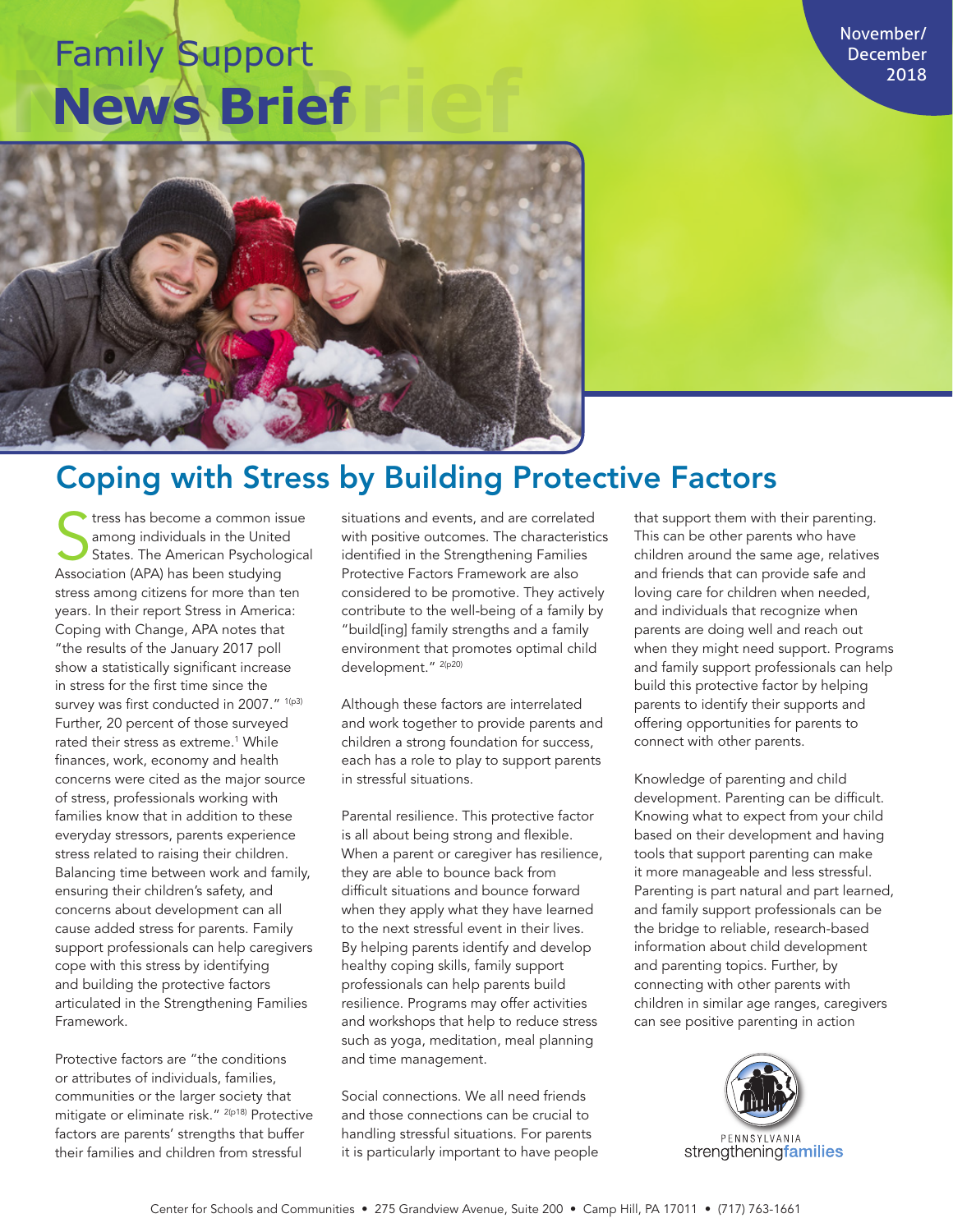and learn that they are not alone when experiencing challenging times related to toilet training, biting, tantrums, etc.

Concrete support in times of need. As noted above, finances, healthcare and work are major sources of stress for many people. Being able to provide for their children can be a major source of stress for parents. When a family is in crisis or struggling to get by, family support professionals can be a bridge to needed resources and services. By providing a non-judgmental support to identify needs, find resources in the community, and referring families to needed services, staff can help mitigate parental stress.

Social and emotional competence of children. This protective factor focuses on the social and emotional development of children. The interactions between parents and their children form the basis of this development. It begins with a strong nurturing bond between infants and their caregivers. Stress can interfere with bonding and attachment. Staff can support new parents that may be struggling and ensure that parents have the concrete supports they need as they welcome their new baby. If perinatal depression is present, staff can offer access to therapeutic services. As the child grows, monitoring the social and emotional development for delays and referring parents to services as needed also works to alleviate stress.

The Strengthening Families Protective Factors, when robust in families, work

together to reduce stress in families. By identifying which protective factors are present, building on parent strengths, and supporting the development of protective factors not present, staff can help parents to create environments where families thrive.

#### Sources

<sup>1</sup> [Stress in America: Coping with Change](https://www.apa.org/news/press/releases/stress/2016/coping-with-change.pdf) <sup>2</sup> The Strengthening Families Approach [and Protective Factors Framework:](https://cssp.org/wp-content/uploads/2018/11/Branching-Out-and-Reaching-Deeper.pdf)  [Branching Out and Reaching Deeper](https://cssp.org/wp-content/uploads/2018/11/Branching-Out-and-Reaching-Deeper.pdf)



### Using Outcome Measurements

any funders, stakeholders and government organizations recognize the value and significance of family support services. As a result, organizations receive more funding to provide more services to families and children. However, with increased funding comes an increasing need for family support organizations to demonstrate the impact upon families and children as result of the services provided. Therefore, more organizations are using outcome measurements to communicate the significant impacts.

Outcome measurements demonstrate the changes that occur and impact of services upon families and children. Results indicate the positive impact of services on children, families and the community at large. For example, outcome measures may exhibit how child maltreatment rates reduced through the efforts of home visiting in a community.

Parents as Teachers affiliates are now required to select two outcomes for the new essential requirement. Affiliates will document and track indicators that will provide evidence to funders and families that services provided to families make a meaningful and impacting difference.

There are various guidelines to select outcome measurements. One is to first identify meaningful, sustainable outcome targets or target population. Another is to identify what types of changes in the families and children an organization would like to achieve. Organizations select effective tools to guide the evaluation design and practice and determine how often the tools will be administered; establish activities, strategies and resources to implement, which can be measured to demonstrate the achievements of outcomes; and select a time period for achieving the goals, which will prove to be beneficial.

Outcome measurements can benefit an organization in multiple ways. It helps to assess progress and promote continuous quality improvement. Organizations may use the results to design and distribute effective infographics and demonstrate to funders and families the impact of their services. Results can demonstrate connections between the work being done and types of changes programs are designed to achieve. Outcome measurements also helps organizations learn what services are working in different contexts, as well as use data to help sustain services.

Local organizations have a unique advantage to using outcome measurements. Many local organizations have a closer view of positive and negative influences upon families and children. Therefore, it may be easier for them to capture evidence that supports the impact of services provided. Implementing outcome measurements can be an integral part of the organization's continuous quality improvement processes and may prove to be a large component of the organization's future success.

#### 2018 Parents as Teachers International Conference Recap

October 8 through 11, more than 1,300 early childhood development professionals converged in Phoenix for the PAT International Conference. Attendees had the opportunity to meet people from the U.S. and other countries, which resulted in rich conversations. Keynotes and interactive workshops covered a variety of topics such as diversity, equity and inclusion, exploring new data-driven practices, working with families facing addictions, building stronger brains, valuing the role of dad, cultural competency in home visiting,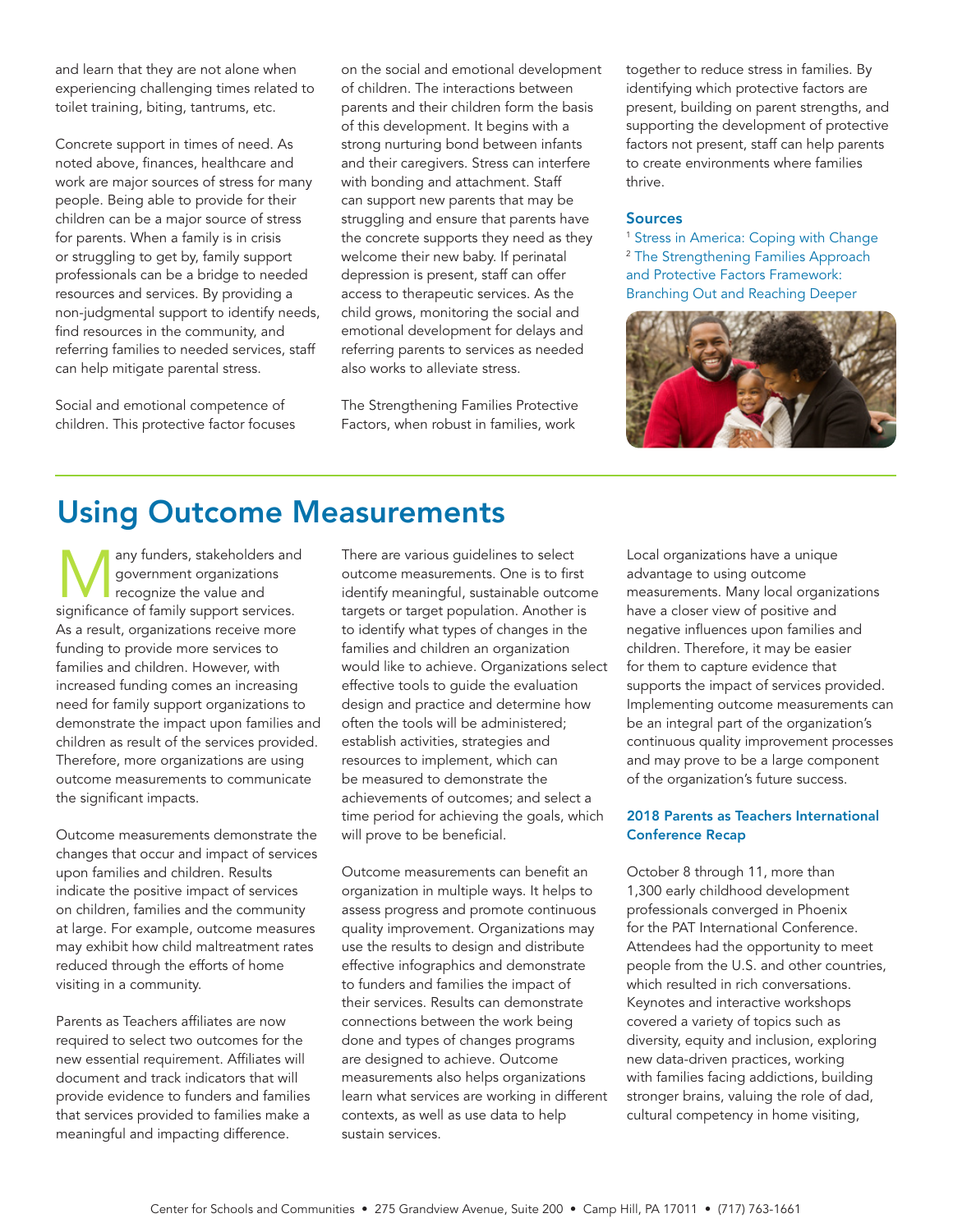engaging Latino families, evaluation, and conversations about federal and state advocacy efforts.

There were several awards ceremonies – Jack Tweedie Human Services and Early Learning, Losos for Excellence, Losos for Innovation, and Parent Educator of the Year Awards – and 75 Milestone recipients. In addition, 100 PAT programs were recognized as Blue Ribbon Affiliates. Among the Blue Ribbon Affiliates were the following Pennsylvania programs:

- Coatesville Family Center, Community, Youth & Women's Alliance, Parents as **Teachers**
- Community Services of Venango County, Parents as Teachers
- Infant Development Program
- Lancaster Family Center, Community Action Program of Lancaster County, Parents as Teachers
- Salisbury Area Family Center, Salisbury-Elk Lick School District, Parents as **Teachers**

PAT national center staff met with state and county office leaders to learn about O.L.I.V.E.R. and discuss the roles of state, county and national office staff in supporting high quality implementation of the PAT model.

We had an "aha" moment when keynote presenter Paul Schmitz talked about the glass half full or half empty. Optimistic and strengths focused people, as a lot of us are, tend to say glass half full. Paul reminded us that the glass half empty

is also a reality for people. We need to connect with both gaps and resources as we conduct work in our communities.

Even though it is a year away, it is not too soon to think about attending the 2019 International Conference being held October 14-17 in St. Louis, Mo., and about nominations for the Losos Awards and Parent Educator of the Year.

#### Using Penelope? Need Help?

Penelope Q&A sessions are available upon request for all PAT Affiliate programs in Pennsylvania. Contact [Alexia Brown](mailto:abrown@csc.csiu.org) for more information or to schedule a session.



### Center for the Study of Social Policy Launches New Website

The Center for the Study of Social Policy (CSSP) has launched their new website. In addition to Strengthening Families, CSSP has many initiatives related to the wellbeing of children and families. To find Strengthening Families resources, go to [Publications and Resources](https://cssp.org/publications-resources/) page and click on Strengthening Families in the Project drop down list. If you are unable to locate a specific resource, contact [Cailin](mailto:cailin.oconnor@cssp.org)  [O'Connor.](mailto:cailin.oconnor@cssp.org)

#### SAVE THE DATE: Bringing the Protective Factors to Life in Your **Work**

Week of March 11, 2019 | Center for Schools and Communities, Camp Hill, Pa.

The Pennsylvania Strengthening Families Leadership team will be offering a twoday institute featuring the Bringing the Protective Factors to Life in Your Work courses from the National Alliance of Children's Trust and Prevention Funds. In December we will sent an email with more details.



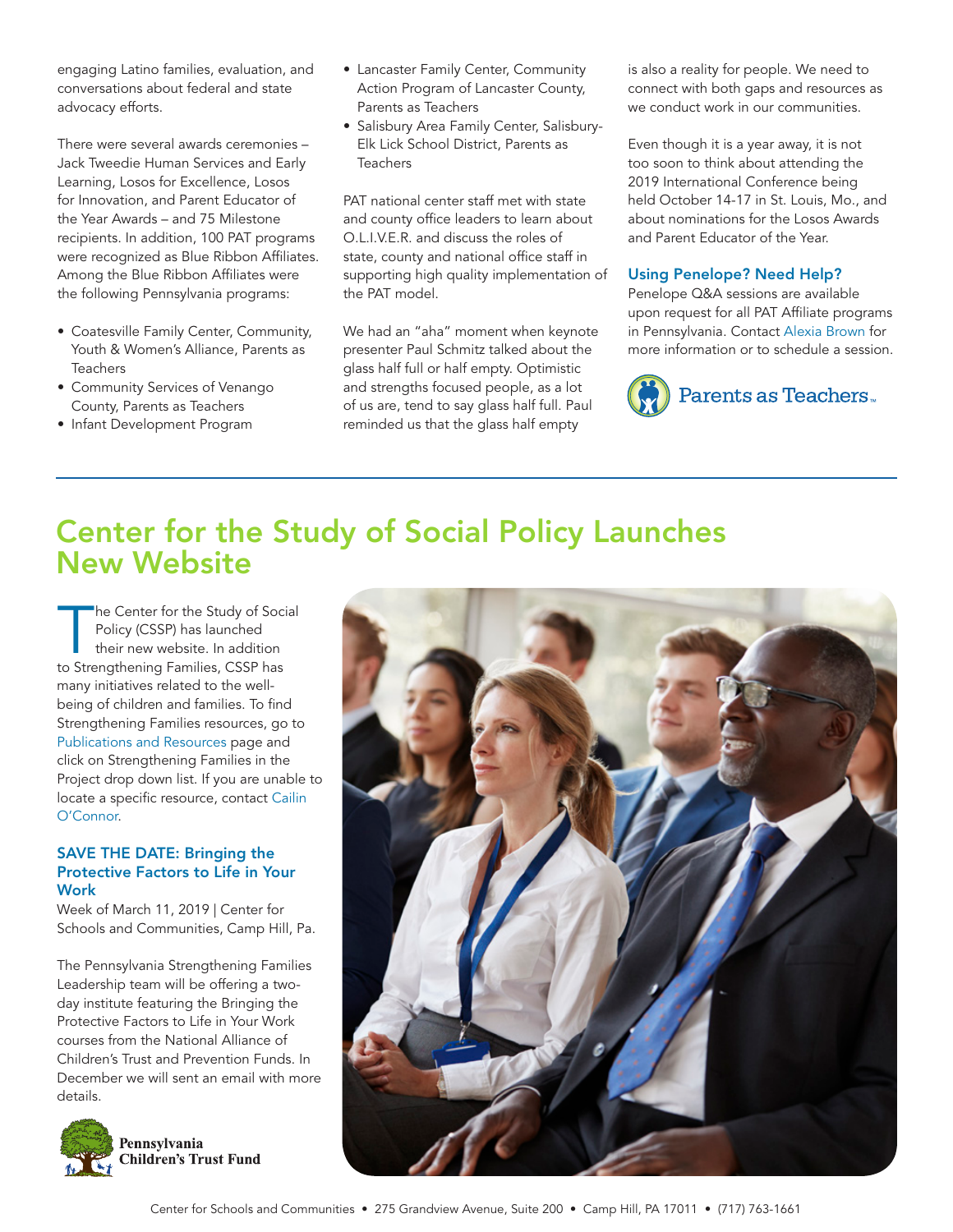### Safe Kids Corner

### Choking Prevention for Little Kids

Like babies, little kids are curious about the things around them and will touch, taste and smell just about anything. That is the way they learn. But this is an area where parents have to be diligent, because swallowing the wrong thing can cause serious injury. Here are some ways to make home and play areas safer.

#### Top Safety Tips

- Keep small objects such as buttons, beads, jewelry, pins, nails, marbles, coins, stones and tacks out of reach and sight.
- Cut food for toddlers into tiny pieces. Children under five should not eat small, round or hard foods, including pieces of hot dogs, cheese sticks or chunks, hard candy, nuts, grapes, marshmallows or popcorn.
- Consider your child's age when purchasing a toy or game. It is worth a second to read the instructions and warning labels to make sure it is just right for your child.
- Before you have settled on the perfect toy, check to make sure there are no small parts or other potential choking hazards.

Retrieved from [Safe Kids Worldwide.](https://www.safekids.org/safetytips/field_age/little-kids-1%E2%80%934-years/field_risks/choking-and-strangulation)



### The Sharing Corner

The Sharing Corner is for you, by you. Share your expertise, celebrations, testimonies and news. Tell us about:

- How you maintained such great retention of families in your program
- Fund development activities that yielded the best results
- How a Plan Do Study Act (PDSA) cycle informed your work
- Who you work with in the community and what you have done together
- An event or how you reached a program goal
- How you reduced a barrier to service or worked collaboratively in the community

Send your articles to [Jennifer Esposito.](mailto:jesposito@csc.csiu.org) Center for Schools and Communities reserves the right to determine the appropriateness of the information.

## Philadelphia Nursing-Legal Partnership

Since January 2016, public interest<br>
I awyers have worked hand-in-hand<br>
with public health nurses through<br>
the innovative Philadelphia Nursing-Legal Ince January 2016, public interest lawyers have worked hand-in-hand with public health nurses through Partnership (NLP). NLP is a collaboration between the National Nurse-Led Care Consortium's two evidence-based home visiting programs – Philadelphia Nurse-Family Partnership (NFP) and Mabel Morris Family Home Visit Program – and Widener University Delaware Law School's Medical-Legal Partnership. NLP began with the support of the Rita & Alex Hillman Foundation, Oak Foundation and Prevention and Public Health Fund. In November 2016, the Pennsylvania Children's Trust Fund provided an additional grant to fund a second attorney

for the project, which made a huge impact on the number of families that could be served during the original three-year grant period and into a fourth year.

Through integrating legal services into the home visiting programs' curriculum and continuum of support, the NLP interdisciplinary team works to ensure that pregnant women and new mothers have the opportunity to raise their children in safe, healthy homes with uninterrupted health coverage and other benefits. NLP's four main objectives are to:

• Increase the identification of unmet legal and social needs

- Provide direct legal, healthcare and educational services to clients in their homes
- Enhance the advocacy capacity of nurse home visitors
- Improve community health through systemic advocacy and policy change

To date, more than 400 unique clients have received a consultation or case representation from NLP attorneys and the program has shown to have tremendous impact on families being served by the NFP and Mabel Morris program. Legal services have resulted in significant, measurable outcomes that stabilize housing, income and health insurance, and positively impact maternal and child